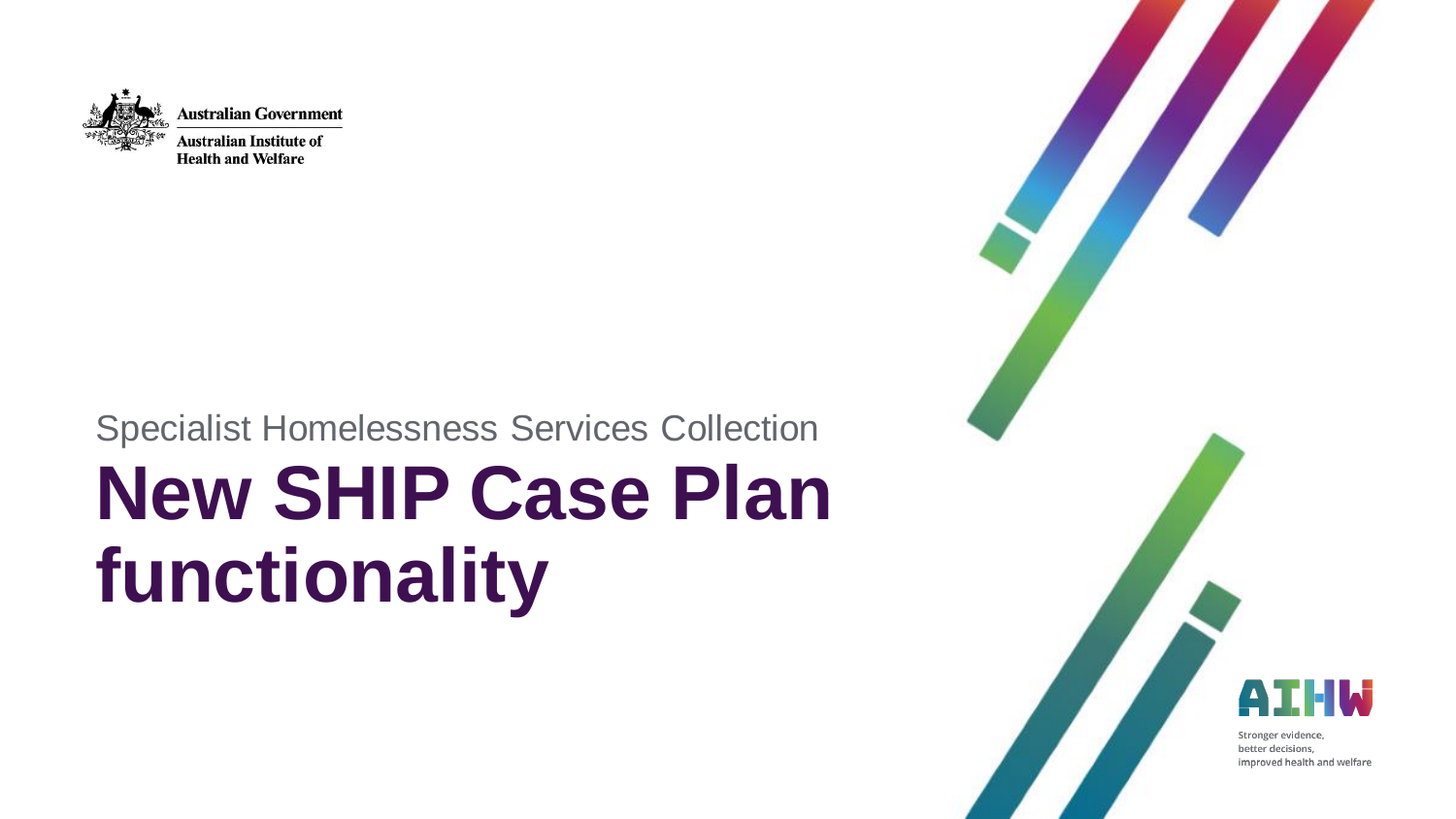#### **Home**

This information pack provides information about new functionality for the Plans tab in SHIP. It includes the following sections:

- [Overview of new case plan functionality](#page-2-0)
- **[Case plan Support Domains](#page-4-0)**
- [Adding case Notes, Payments and Tasks directly from within Plans](#page-6-0)
- [Viewing and exporting associated Notes, Payments and Tasks](#page-9-0)
- [Outputting Plans Reports and Lists](#page-13-0)



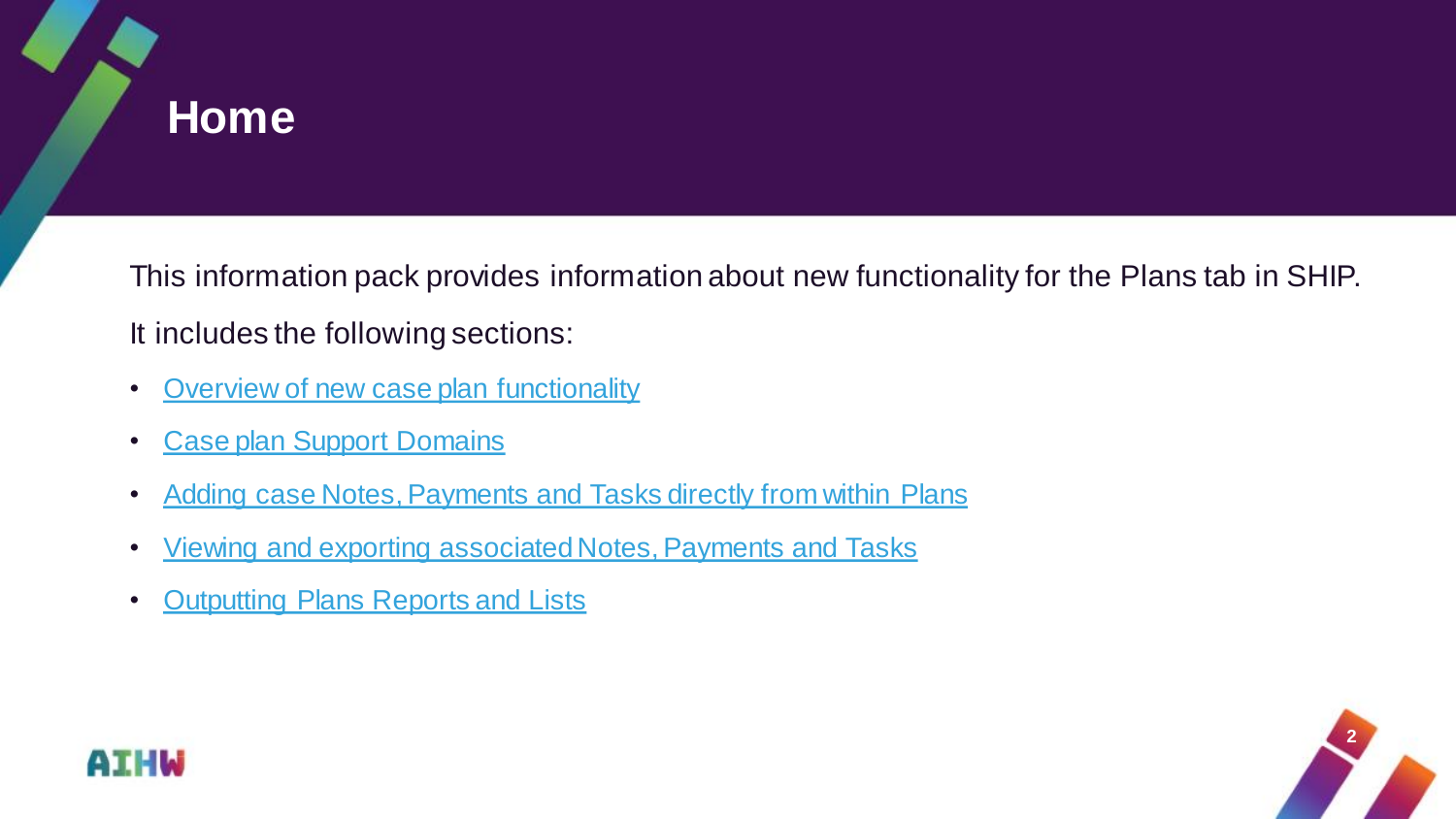#### <span id="page-2-0"></span>**Overview of new case plan functionality**

Additional case plan functionality enables SHIP users to:

- record case plan actions against individual support domains
- record Notes, Payments and Tasks from within the actions of a case plan
- view Notes, Payment and Task records associated with a case plan action from within the Plan tab, then export to XLS or PDF.



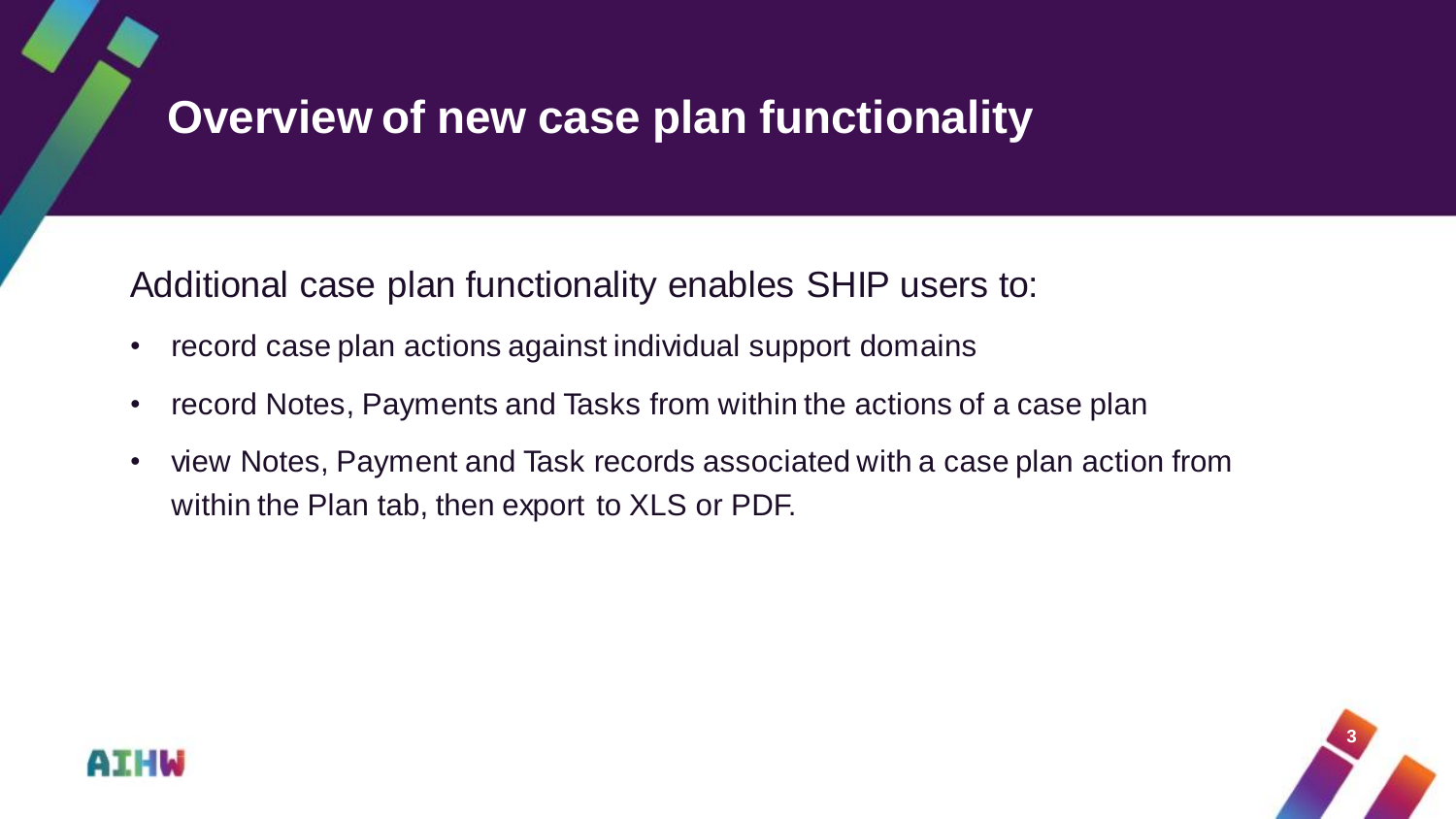#### **Overview of case plan support domains**

Selecting Support Domains for case plan actions can assist:

- to identify areas in which change is needed
- to set goals and measure progress
- the implementation of a consistent case management framework
- more comprehensive reporting of case management outcomes.

NOTE: The use of support domains is optional – seek advice from your management for agency operational guidelines.



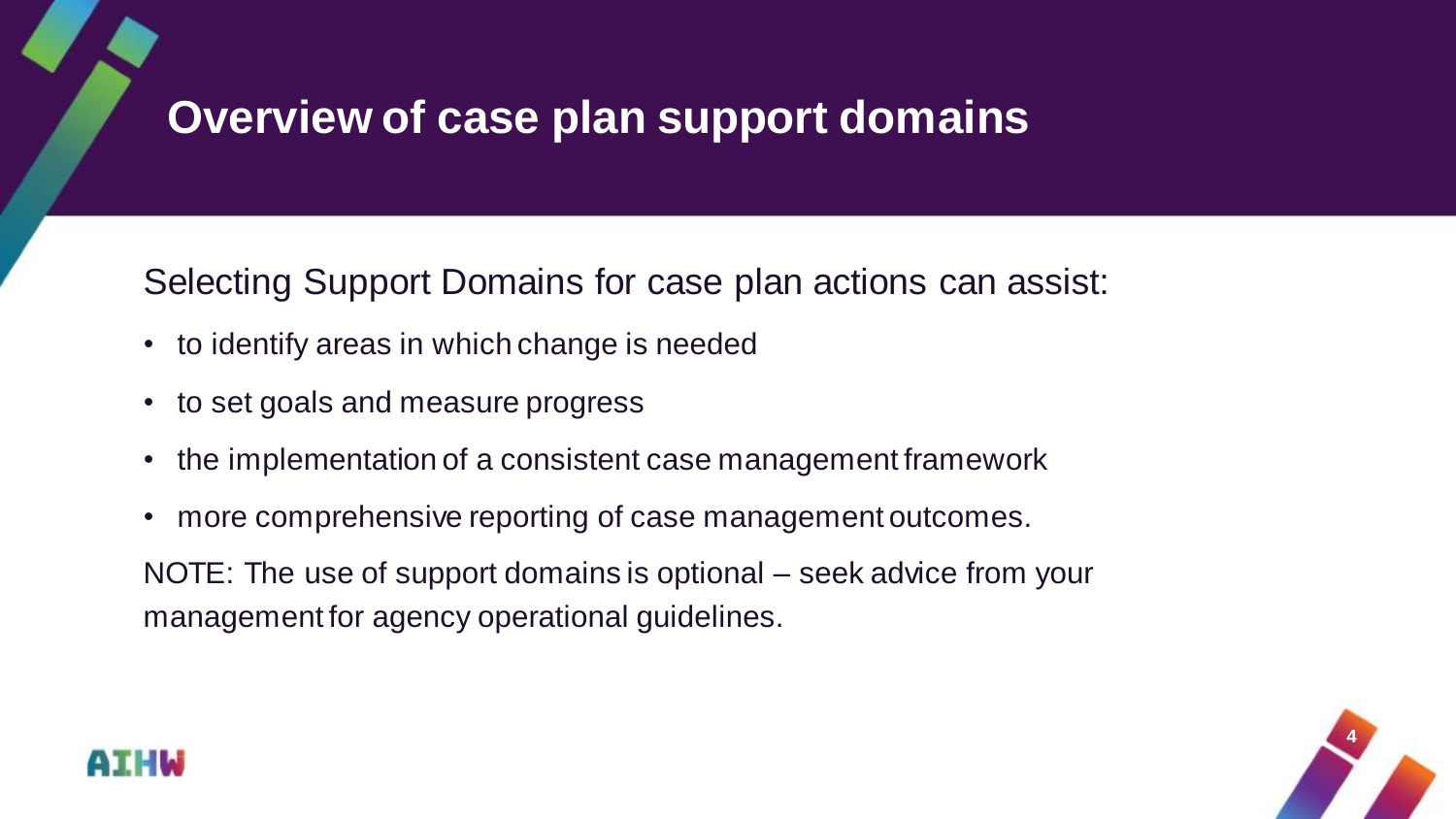## <span id="page-4-0"></span>**Case plan support domains**

| <b>Addictive behaviour</b>                            | Alcohol use, Other substance use, Gambling                                                                                                                                                               |
|-------------------------------------------------------|----------------------------------------------------------------------------------------------------------------------------------------------------------------------------------------------------------|
| <b>Housing</b>                                        | Shelter, Tenancy, Safe and secure accommodation, Affordable housing                                                                                                                                      |
| Legal                                                 | Offending, Involvement with legal system, Citizenship status, Identification documents                                                                                                                   |
| <b>Living skills</b>                                  | Self-care, Instrumental activities of daily living, Administration &/or Guardianship, Ability to seek support                                                                                            |
| <b>Material needs</b>                                 | Financial resources, Government payments, Food, Clothing, Utilities, Transport                                                                                                                           |
| <b>Parenting/childhood</b><br>development & wellbeing | Education/School, Play activities, Parenting skills                                                                                                                                                      |
| <b>Participation in society</b>                       | Employment, Education/School, Leisure, Community Events, Civic responsibilities, Cultural participation                                                                                                  |
| <b>Physical health</b>                                | Medical conditions and disabilities, Dependence on medicinal substances and medical aids, Energy and fatigue,<br>Pain and discomfort, Sleep and rest, Mobility, Fitness, Children's physical development |
| <b>Psychological &amp; emotional</b><br>health        | Diagnosed mental illness, Affect/mood, Motivation/aspiration, Satisfaction/fulfilment, Self-esteem/Body image,<br>Cognitive functioning, Spirituality, Children's psychological development              |
| <b>Relationships</b>                                  | Family connection and dynamics, Care-giving, Interpersonal relationships, Social networks, Sexuality                                                                                                     |
| Safety and environment                                | Physical/Emotional violence, Sexual violence/abuse, Neglect, Self-harm, Identity, Rights and discrimination,<br>Choice, Control and freedom, Physical Environment                                        |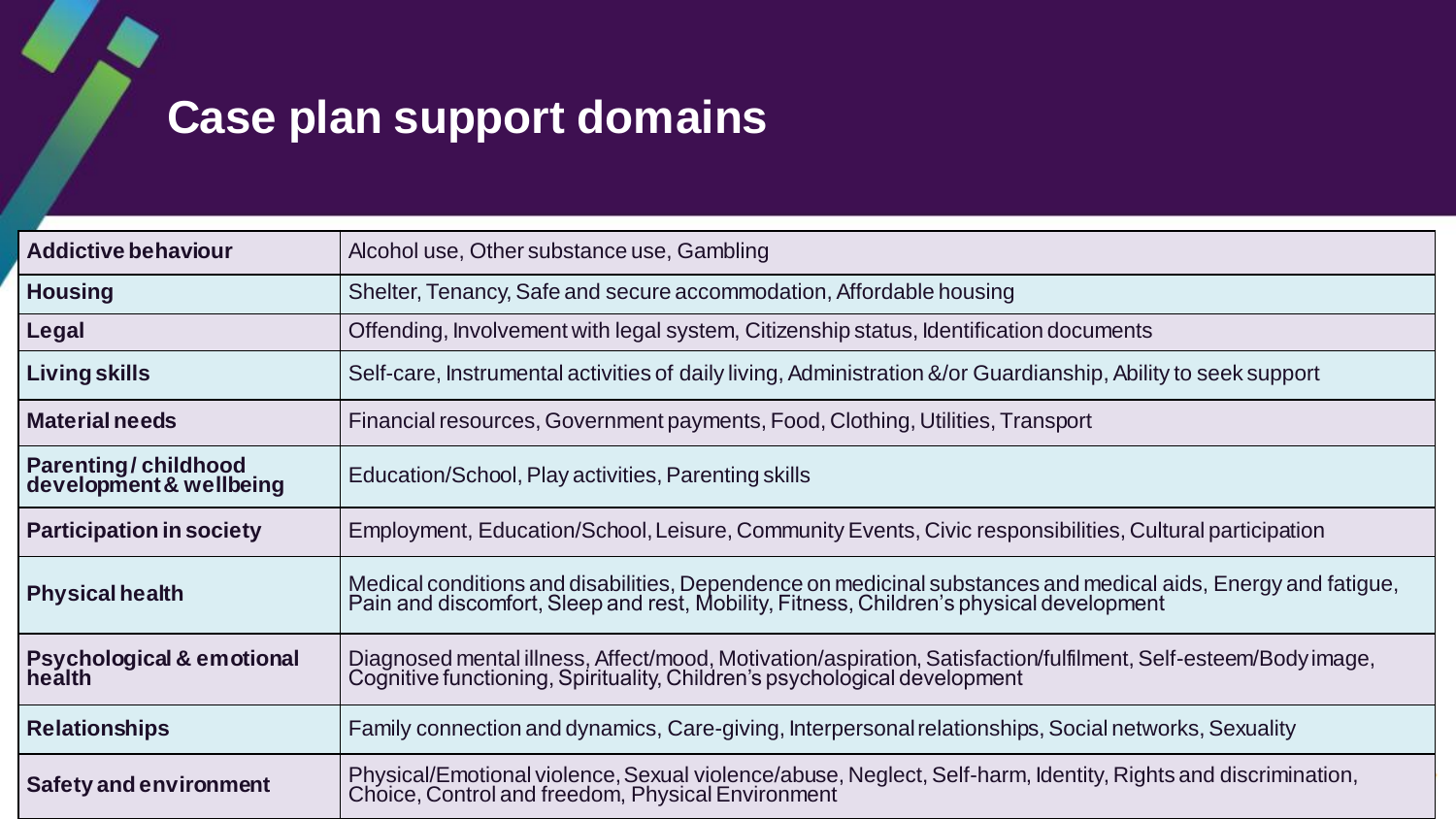## **Case plan support domains**

**AIHW** 

Case plan Support Domains become available in a case plan after a new 'Action' is created.

| Date 17/02/2020<br>酾<br>Review date   28/02/2020<br>May be viewed ◉ Workgroup ◯ Cluster<br>by<br>m<br>Close date<br>* Oversight & AIHW Trainer, UAT 7 A X<br>Case plan<br>Description<br>Last update AIHW Trainer, UAT 7 A<br>17/02/2020 12:43:10<br><b>AEST</b><br><b>Create New Action</b><br><b>Actions</b><br>No Actions to display<br><b>Edit Action Details</b><br>Created<br>Domain<br>Goal<br>$\blacktriangleright$ Actions<br>v a<br>酾<br>17/02/2020<br>Addictive behaviour<br>Review date<br>Housing<br>Legal<br>▦<br>Living skills<br>Material needs<br>* Oversight<br>Parenting / childhood development & wellbeing<br>AIHW Trainer, UAT 7A<br>Order: $\boxed{0}$<br>Participation in society<br>Action Closed<br>itco <mark>i</mark> ne<br>×<br>Physical health<br>H<br>Psychological & emotional health<br>Last update<br>Relationships<br>Safety and environment | <b>Edit Plan Details</b> |  | HO. |
|---------------------------------------------------------------------------------------------------------------------------------------------------------------------------------------------------------------------------------------------------------------------------------------------------------------------------------------------------------------------------------------------------------------------------------------------------------------------------------------------------------------------------------------------------------------------------------------------------------------------------------------------------------------------------------------------------------------------------------------------------------------------------------------------------------------------------------------------------------------------------------|--------------------------|--|-----|
|                                                                                                                                                                                                                                                                                                                                                                                                                                                                                                                                                                                                                                                                                                                                                                                                                                                                                 |                          |  |     |
|                                                                                                                                                                                                                                                                                                                                                                                                                                                                                                                                                                                                                                                                                                                                                                                                                                                                                 |                          |  |     |
|                                                                                                                                                                                                                                                                                                                                                                                                                                                                                                                                                                                                                                                                                                                                                                                                                                                                                 |                          |  |     |
|                                                                                                                                                                                                                                                                                                                                                                                                                                                                                                                                                                                                                                                                                                                                                                                                                                                                                 |                          |  |     |
|                                                                                                                                                                                                                                                                                                                                                                                                                                                                                                                                                                                                                                                                                                                                                                                                                                                                                 |                          |  |     |
|                                                                                                                                                                                                                                                                                                                                                                                                                                                                                                                                                                                                                                                                                                                                                                                                                                                                                 |                          |  |     |

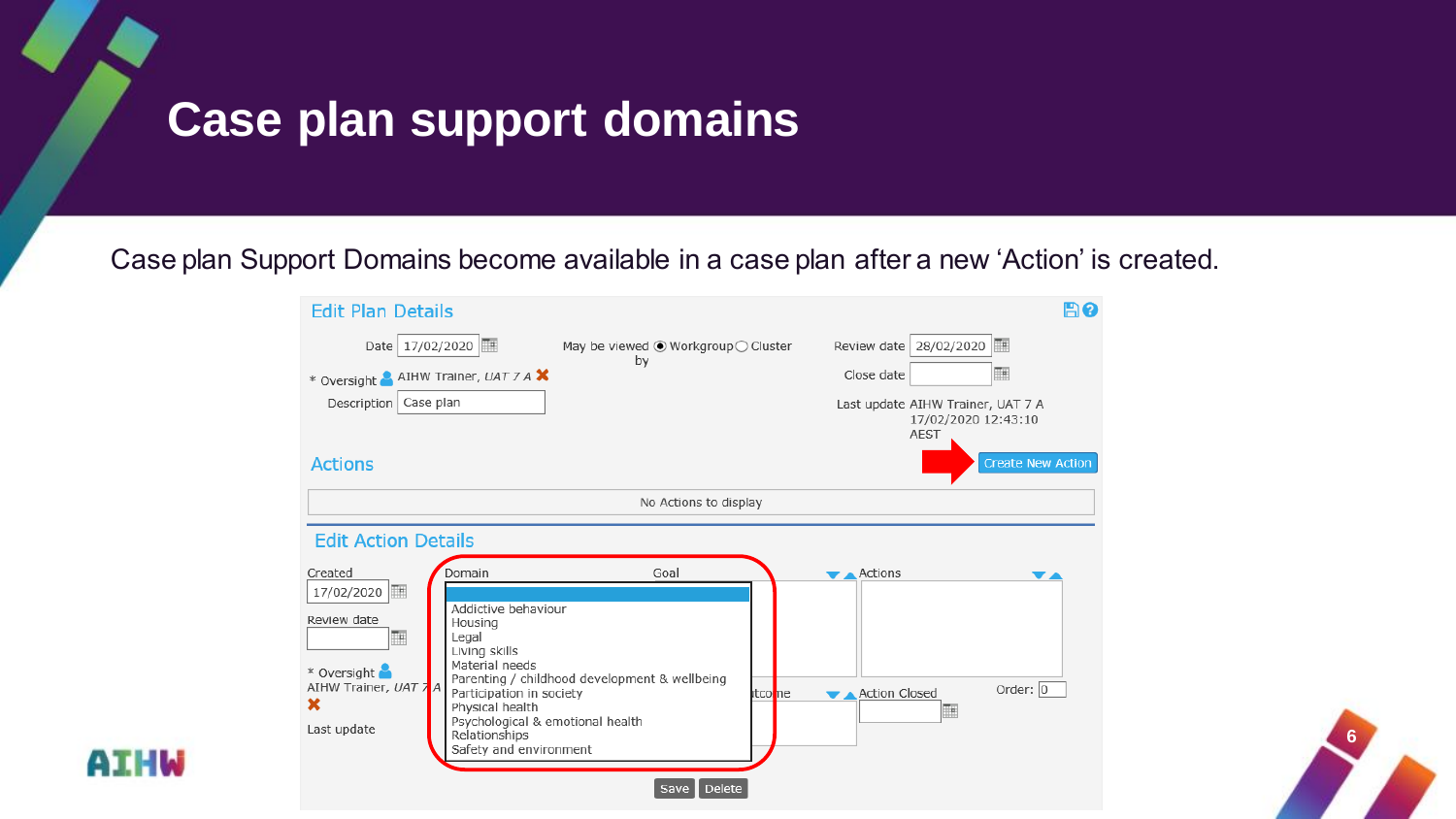#### <span id="page-6-0"></span>**Functionality to create Notes, Payments or Tasks**

After an Action is saved, functionality to create a new Note, Payment or Task becomes available.

#### **Actions Create New Action** Date/Worker Issue Goals **Actions Review/Close** Find long-term independent Complete and submit housing Review: Not 17/02/2020 Housing AIHW Trainer Currently in emergency housing application Set accommodation Closed: Not Set 切目 **Edit Action Details** New Note Created Domain Goal Actions  $\mathbf{v}$   $\mathbf{A}$ New Payment 17/02/2020  $\vert \mathbf{v} \vert$ Find long-term independent Complete and subr Housing New Task housing application Review date Issue  $\blacktriangledown$ Currently in emergency accommodation \* Oversight AIHW Trainer, UAT 7 A Order:  $\boxed{0}$ Comments on Outcome Action Closed Outcome X  $\mathbf x$ Goal not Goal fully achieved N/A achieved Last update  $10000050$ AIHW Trainer, UAT 7 A 17/02/2020 12:53:11 AEST Delete Print View

**7**

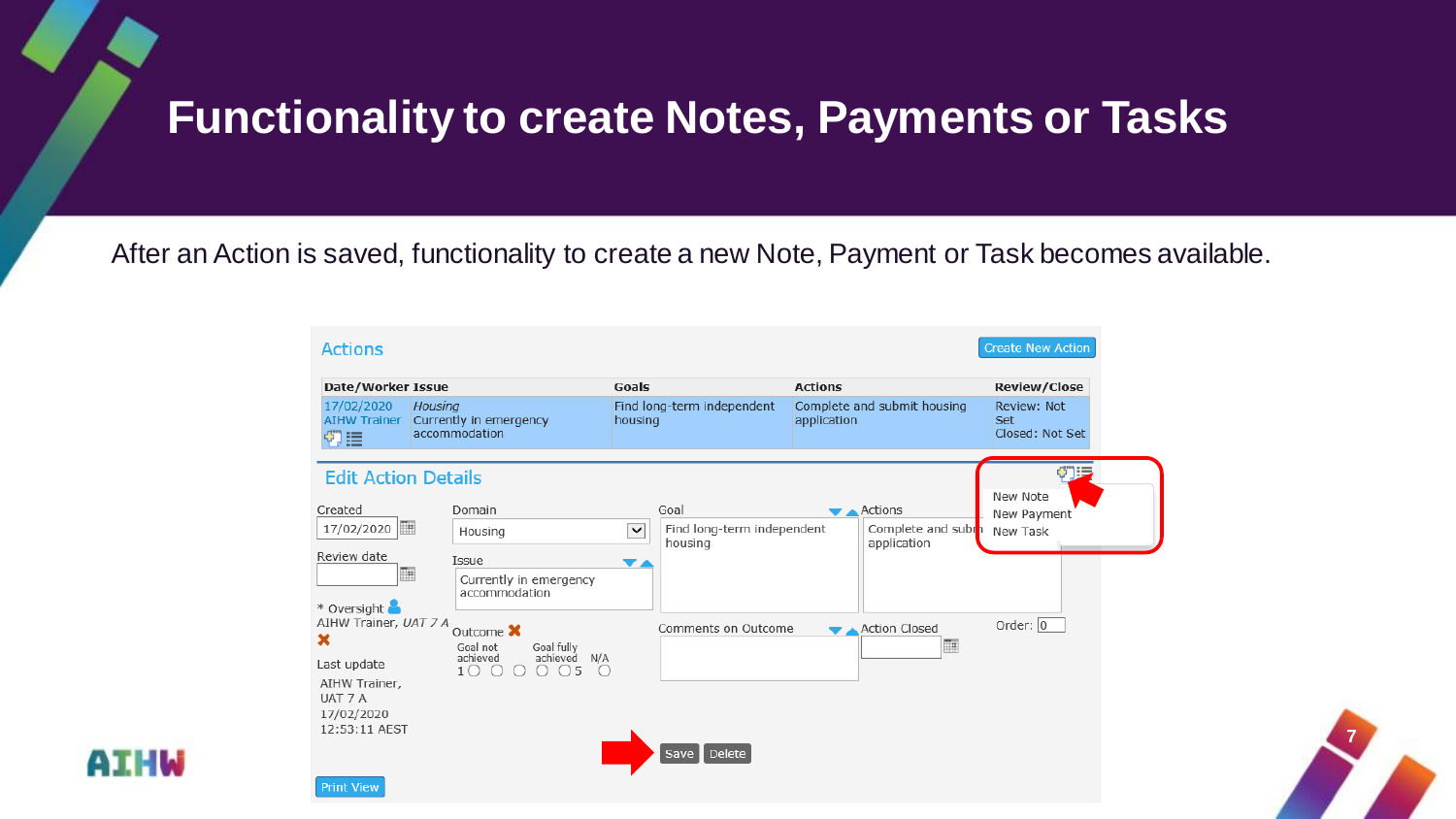#### **Functionality to create Notes, Payments or Tasks**

An example of a Note created from within the case plan 'Action' – Related Action is also displayed.

• Save and close the Note to return to the Plans tab.

|                            |                                                                                                                                                                                                                                                                                                                                                               |                 | Search Details Notes Payments Accommodation Status Alerts Referrals |                                                          |       |                                               |  |                                                          |                                 |                                        |                                                                                                      | Plans Tasks Documents Membership Memo                                                          |  |
|----------------------------|---------------------------------------------------------------------------------------------------------------------------------------------------------------------------------------------------------------------------------------------------------------------------------------------------------------------------------------------------------------|-----------------|---------------------------------------------------------------------|----------------------------------------------------------|-------|-----------------------------------------------|--|----------------------------------------------------------|---------------------------------|----------------------------------------|------------------------------------------------------------------------------------------------------|------------------------------------------------------------------------------------------------|--|
| <b>Export Plans</b>        |                                                                                                                                                                                                                                                                                                                                                               |                 |                                                                     |                                                          |       |                                               |  | <b>Edit Note Details</b>                                 |                                 |                                        |                                                                                                      |                                                                                                |  |
|                            | <b>Edit Plan Details</b>                                                                                                                                                                                                                                                                                                                                      |                 |                                                                     |                                                          |       |                                               |  |                                                          |                                 |                                        |                                                                                                      | B≋0                                                                                            |  |
|                            |                                                                                                                                                                                                                                                                                                                                                               | Date 17/02/2020 | * Oversight AIHW Trainer, UAT 7 A X                                 |                                                          | bv    | May be viewed $\bullet$ Workgroup $\circ$ Clu |  |                                                          |                                 | Client Mary Kennedy<br>Date 17/02/2020 |                                                                                                      |                                                                                                |  |
|                            | Description                                                                                                                                                                                                                                                                                                                                                   | Case plan       |                                                                     |                                                          |       |                                               |  |                                                          |                                 |                                        | * Worker/s AIHW Trainer, UAT 7 A X<br>Related Action 17/02/2020 - Complete and submit                |                                                                                                |  |
| <b>Actions</b>             |                                                                                                                                                                                                                                                                                                                                                               |                 |                                                                     |                                                          |       |                                               |  |                                                          | * Contact type                  | housing application<br>Client meeting  |                                                                                                      | $\checkmark$                                                                                   |  |
|                            |                                                                                                                                                                                                                                                                                                                                                               |                 |                                                                     |                                                          | Goals |                                               |  | Notes                                                    |                                 |                                        |                                                                                                      |                                                                                                |  |
| <b>Edit Action Details</b> | Date/Worker Issue<br>Mary has just entered our emergency accommodation and<br>indicated that her long-term goal is to leave the city and<br>17/02/2020<br>Find long-term independen<br>Housing<br>access independent housing in a regional area, closer to her<br><b>AIHW Trainer</b><br>Currently in emergency<br>housing<br>accommodation<br>parents.<br>ゆま |                 |                                                                     |                                                          |       |                                               |  |                                                          |                                 |                                        |                                                                                                      |                                                                                                |  |
|                            |                                                                                                                                                                                                                                                                                                                                                               |                 |                                                                     |                                                          |       |                                               |  |                                                          | Housing FDV General Specialised |                                        |                                                                                                      |                                                                                                |  |
| Created<br>17/02/2020      | 璑                                                                                                                                                                                                                                                                                                                                                             |                 | Domain<br>Housing                                                   | $\checkmark$                                             | Goal  | Find long-term ind                            |  | Needs<br>Identified                                      | Support<br>Provided             | Referral<br>Arranged                   |                                                                                                      |                                                                                                |  |
| Review date<br>* Oversight | ⊞                                                                                                                                                                                                                                                                                                                                                             | Issue           | Currently in emergency<br>accommodation                             |                                                          | ▼▲    | housing                                       |  | ✓<br>$\overline{\phantom{a}}$<br>$\overline{\mathsf{v}}$ | V<br>П<br>ш                     | □                                      | Short term or emergency<br>accommodation<br>Medium term/transitional<br>housina<br>Long term housing | <b>Housing / Accommodation</b>                                                                 |  |
| ×<br>Last update           | AIHW Trainer, UAT 7 A<br>AIHW Trainer,                                                                                                                                                                                                                                                                                                                        | $1\circ$        | Outcome X<br>Goal not<br>achieved<br>$\bigcap$<br>$\bigcirc$        | Goal fully<br>achieved N/A<br>$\bigcirc$ 5<br>$\bigcirc$ |       | Comments on Outo                              |  |                                                          |                                 |                                        | eviction<br>Assistance to prevent<br>arrears                                                         | Assistance to sustain tenancy<br>or prevent tenancy failure or<br>foreclosures or for mortgage |  |
| UAT 7 A<br>17/02/2020      |                                                                                                                                                                                                                                                                                                                                                               |                 |                                                                     |                                                          |       |                                               |  |                                                          |                                 |                                        | May be viewed by ◉ Workgroup ◯ Cluster                                                               |                                                                                                |  |



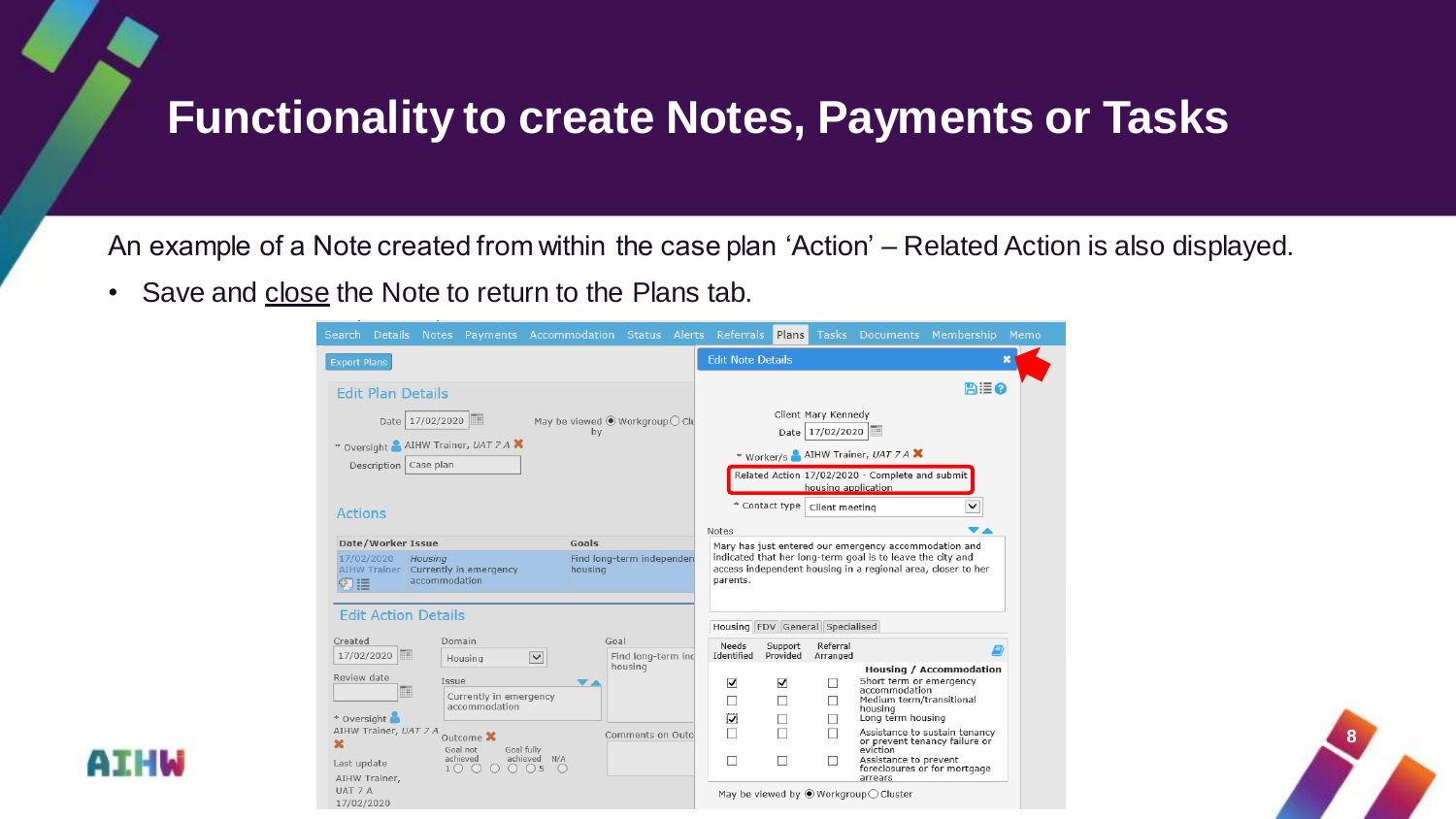#### **Functionality to create Notes, Payments or Tasks**

New Notes, Payments or Tasks can also be created from within a list of Actions.

|                                            |                                                               |                                       | AEST                                                                                                                       |                                       |
|--------------------------------------------|---------------------------------------------------------------|---------------------------------------|----------------------------------------------------------------------------------------------------------------------------|---------------------------------------|
| <b>Actions</b>                             |                                                               |                                       |                                                                                                                            | <b>Create New Action</b>              |
| Date/Worker Issue                          |                                                               | Goals                                 | <b>Actions</b>                                                                                                             | <b>Review/Close</b>                   |
| 17/02/2020<br><b>AIHW Trainer</b><br>Ÿ) i≣ | Housing<br>Currently in emergency<br>accommodation            | Find long-term<br>independent housing | Complete and submit housing<br>application                                                                                 | Review: Not<br>Set<br>Closed: Not Set |
| 17/02/2020<br>AIHW Trainer & wellbeing     | Parenting / childhood development<br>Poor school attendance   | Improve Rose's school<br>attendance   | Seek consent from family to<br>contact the school.<br>Organise a time to meet with<br>Rose's teacher                       | Review: Not<br>Set<br>Closed: Not Set |
| New Note<br>New Payment<br>New Task        | t <mark>erial needs</mark><br>t <mark>ently nil income</mark> | Gain Centrelink Payments.             | Advocate with Centrelink.<br>Complete applications.<br>Assist to access birth and marriage Closed: Not Set<br>certificate. | Review: Not<br>Set                    |



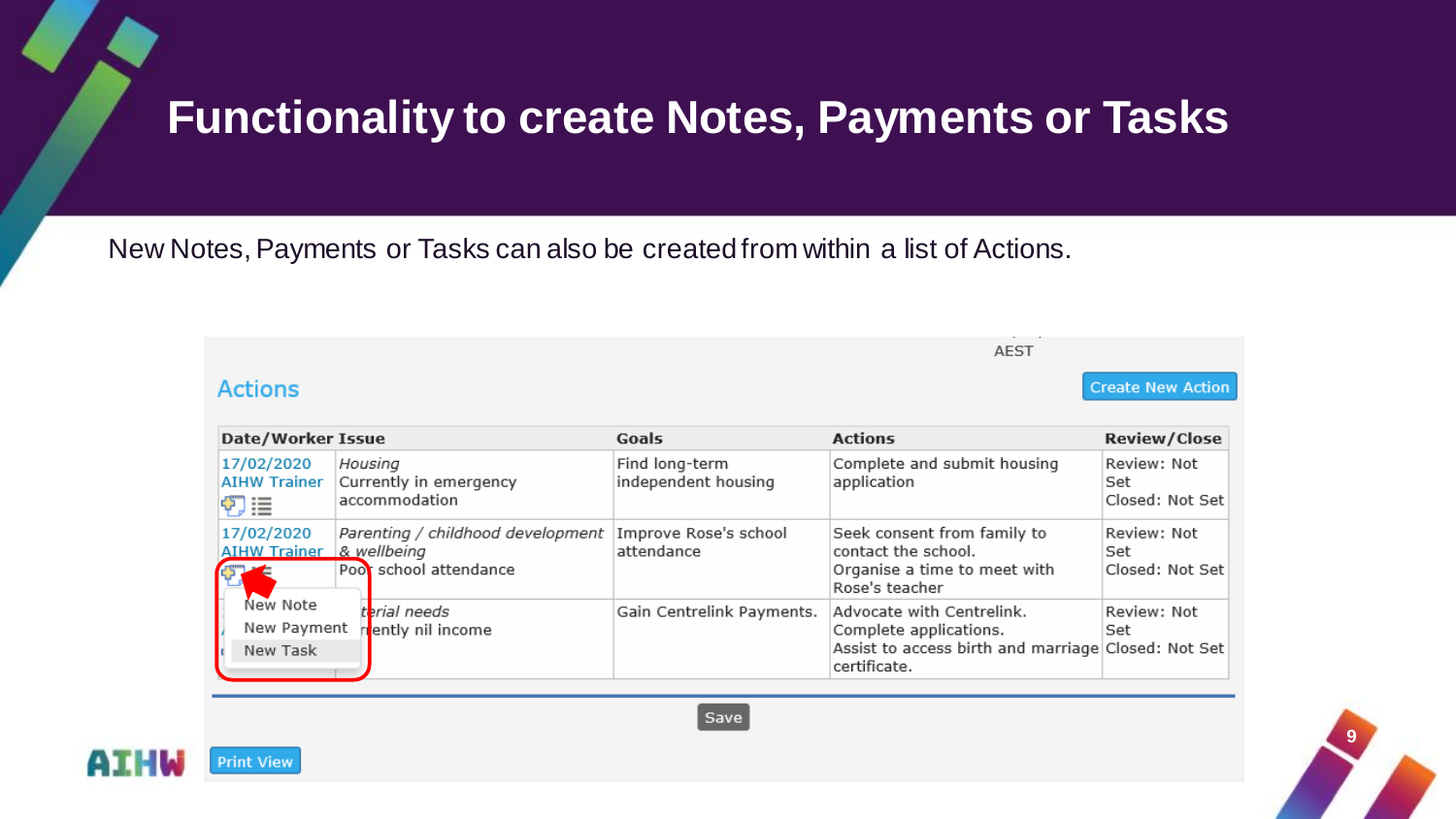#### <span id="page-9-0"></span>**Viewing associated Notes, Payments and Tasks**

Click on 'List' icons to view Notes, Payments and Tasks associated with each Action.

**AIHW** 

| <b>Actions</b>                            |                                                                            |                                            |                 |                                                                                                            | <b>Create New Action</b>                                                                                                               |
|-------------------------------------------|----------------------------------------------------------------------------|--------------------------------------------|-----------------|------------------------------------------------------------------------------------------------------------|----------------------------------------------------------------------------------------------------------------------------------------|
| Date/Worker Issue                         |                                                                            | Goals                                      |                 | <b>Actions</b>                                                                                             | <b>Review/Close</b>                                                                                                                    |
| 17/02/2020<br><b>AIHW Trainer</b><br>Đ≣   | Housing<br>Currently in emergency<br>accommodation                         | Find long-term<br>independent housing      |                 | Complete and submit<br>housing application                                                                 | Review: Not Set<br>Closed: Not Set<br>4 - Goal mostly achieved<br>Application completed. Need to<br>check and submit.                  |
| 17/02/2020<br><b>AIHW Trainer</b><br>切目   | Parenting / childhood<br>development & wellbeing<br>Poor school attendance | <b>Improve Rose's</b><br>school attendance |                 | Seek consent from family<br>to contact the school.<br>Organise a time to meet<br>with Rose's teacher       | <b>Review: Not Set</b><br>Closed: Not Set                                                                                              |
| 17/02/2020<br><b>AIHW Trainer</b><br>Đ≣   | Material needs<br>Currently nil income                                     |                                            | Gain Centrelink | Advocate with Centrelink.<br>Complete applications.<br>Assist to access birth and<br>marriage certificate. | Review: Not Set<br>Closed: Not Set<br>4 - Goal mostly achieved<br>Payment to commence while<br>waiting certificates of identification. |
| <b>Edit Action Details</b>                |                                                                            |                                            |                 |                                                                                                            |                                                                                                                                        |
| Created                                   | Domain                                                                     |                                            | Goal            |                                                                                                            | Actions                                                                                                                                |
| H<br>17/02/2020                           | Parenting / childhood develor                                              |                                            | attendance      | Improve Rose's school                                                                                      | Seek consent from family to<br>contact the school.                                                                                     |
| Review date                               | Issue                                                                      |                                            |                 |                                                                                                            | Organise a time to meet with<br>Rose's teacher                                                                                         |
|                                           | ₩<br>Poor school attendance                                                |                                            |                 |                                                                                                            |                                                                                                                                        |
| * Oversight<br>AIHW Trainer, UAT 7 A<br>× | Outcome X<br>Goal not<br>Goal fully                                        |                                            |                 | Comments on Outcome                                                                                        | Order: 0<br><b>Action Closed</b><br>m                                                                                                  |
| Last update                               | achieved<br>achieved<br>1 ()<br>$()$ 5                                     | N/A                                        |                 |                                                                                                            |                                                                                                                                        |
| AIHW Trainer,<br>UAT 7 A                  |                                                                            |                                            |                 |                                                                                                            |                                                                                                                                        |

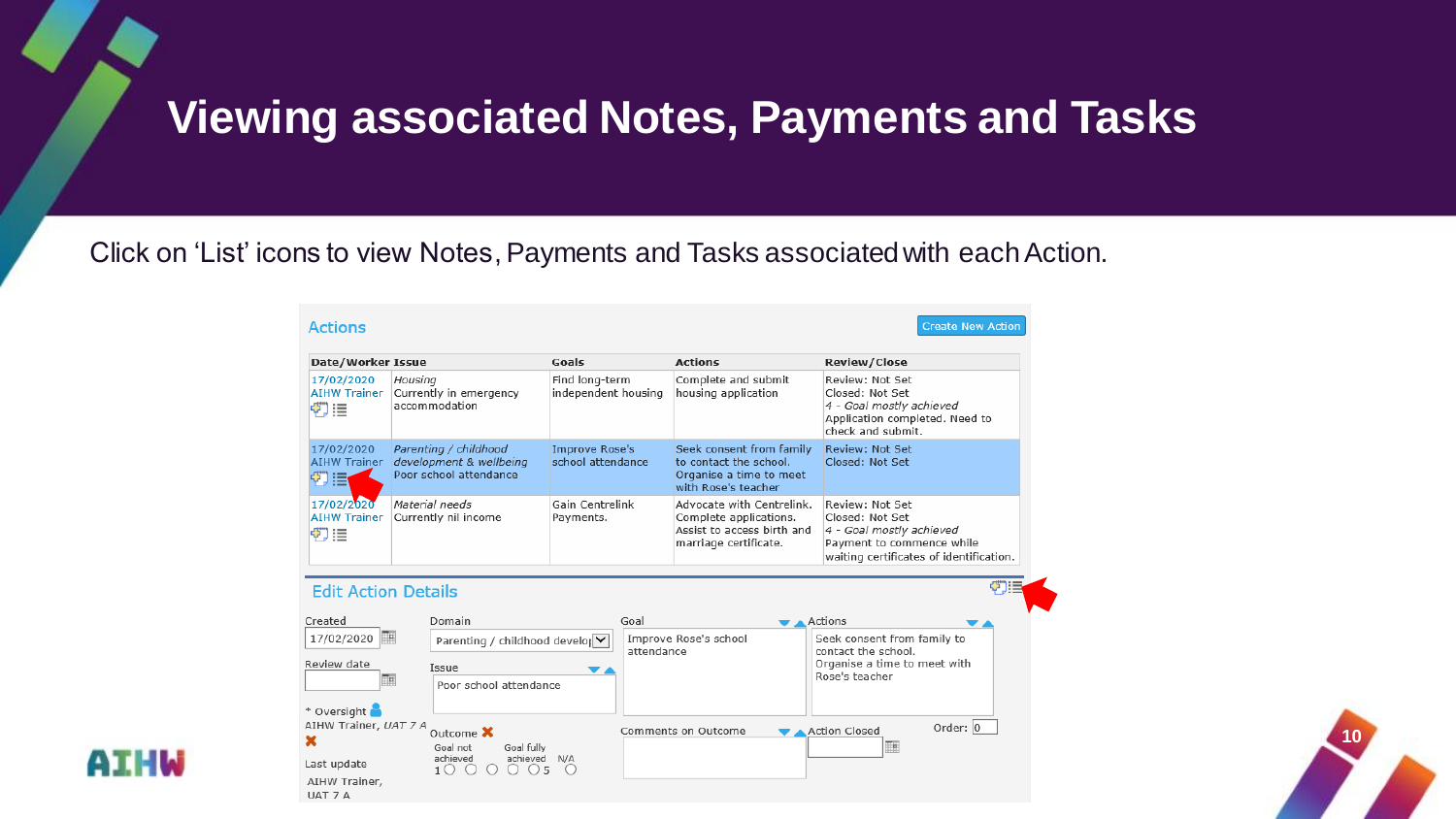#### **Viewing associated Notes, Payments and Tasks**

All associated records are displayed – click on 'Create New' to create another record.

AIHW

| <b>Actions</b>                               |                                                                            |                                       |                                                |                           |        |                                                                                                                       | <b>Create New Action</b>                                                                                                      |        |
|----------------------------------------------|----------------------------------------------------------------------------|---------------------------------------|------------------------------------------------|---------------------------|--------|-----------------------------------------------------------------------------------------------------------------------|-------------------------------------------------------------------------------------------------------------------------------|--------|
| Date/Worker Issue                            |                                                                            | Goals                                 | <b>Actions</b>                                 |                           |        | <b>Review/Close</b>                                                                                                   |                                                                                                                               |        |
| 17/02/2020<br><b>AIHW Trainer</b><br>ゆま      | Housing<br>Currently in emergency<br>accommodation                         | Find long-term<br>independent housing | Complete and submit<br>housing application     |                           |        | Review: Not Set<br>Closed: Not Set<br>4 - Goal mostly achieved<br>Application completed. Need to<br>check and submit. |                                                                                                                               |        |
| 17/02/2020<br><b>AIHW Trainer</b><br>ゆぼ      | Parenting / childhood<br>development & wellbeing<br>Poor school attendance | Improve Rose's<br>school attendance   | Seek con<br>to contad<br>Organise<br>with Rose | <b>Associated Records</b> |        |                                                                                                                       |                                                                                                                               |        |
| 17/02/2020                                   | Material needs                                                             | Gain Centrelink                       | Advocate                                       |                           |        |                                                                                                                       | <b>Create New</b>                                                                                                             | Filter |
| <b>AIHW Trainer</b>                          | Currently nil income                                                       | Payments.                             | Complete<br>Assist to                          | Date 1                    | Record | <b>Type</b>                                                                                                           | <b>Notes</b>                                                                                                                  |        |
| ቑ≣<br><b>Edit Action Details</b>             |                                                                            |                                       | marriage                                       | 17/02/2020 Task           |        |                                                                                                                       | Appointment Arranged meeting for next<br>Tuesday with Rose's<br>teacher, Mr Tomkins, Will<br>accompany both Mary and<br>Rose. |        |
| Created<br>m<br>17/02/2020<br>Review date    | Domain<br>Parenting / childh $\vee$<br>Issue                               | Goal<br>attendance                    | Improve Rose's sd                              | 17/02/2020 Note           |        | Meeting                                                                                                               | Meeting arranged with<br>school teacher. Rose is<br>reluctant to attend<br>because she has been<br>bullied.                   |        |
|                                              | H<br>Poor school attendance                                                |                                       |                                                | 17/02/2020 Payment 3      |        |                                                                                                                       | Transport to school                                                                                                           |        |
| * Oversight<br>AIHW Trainer, UAT 7 A         | Outcome X                                                                  |                                       | Comments on Outcl                              |                           |        | 1 to 3 of 3 results                                                                                                   |                                                                                                                               | 团团     |
| ×<br>Last update<br>AIHW Trainer,<br>UAT 7 A | Goal not<br>Goal fully<br>achieved<br>achieved N/A<br>1 <sup>O</sup>       | 5                                     |                                                |                           |        |                                                                                                                       |                                                                                                                               |        |

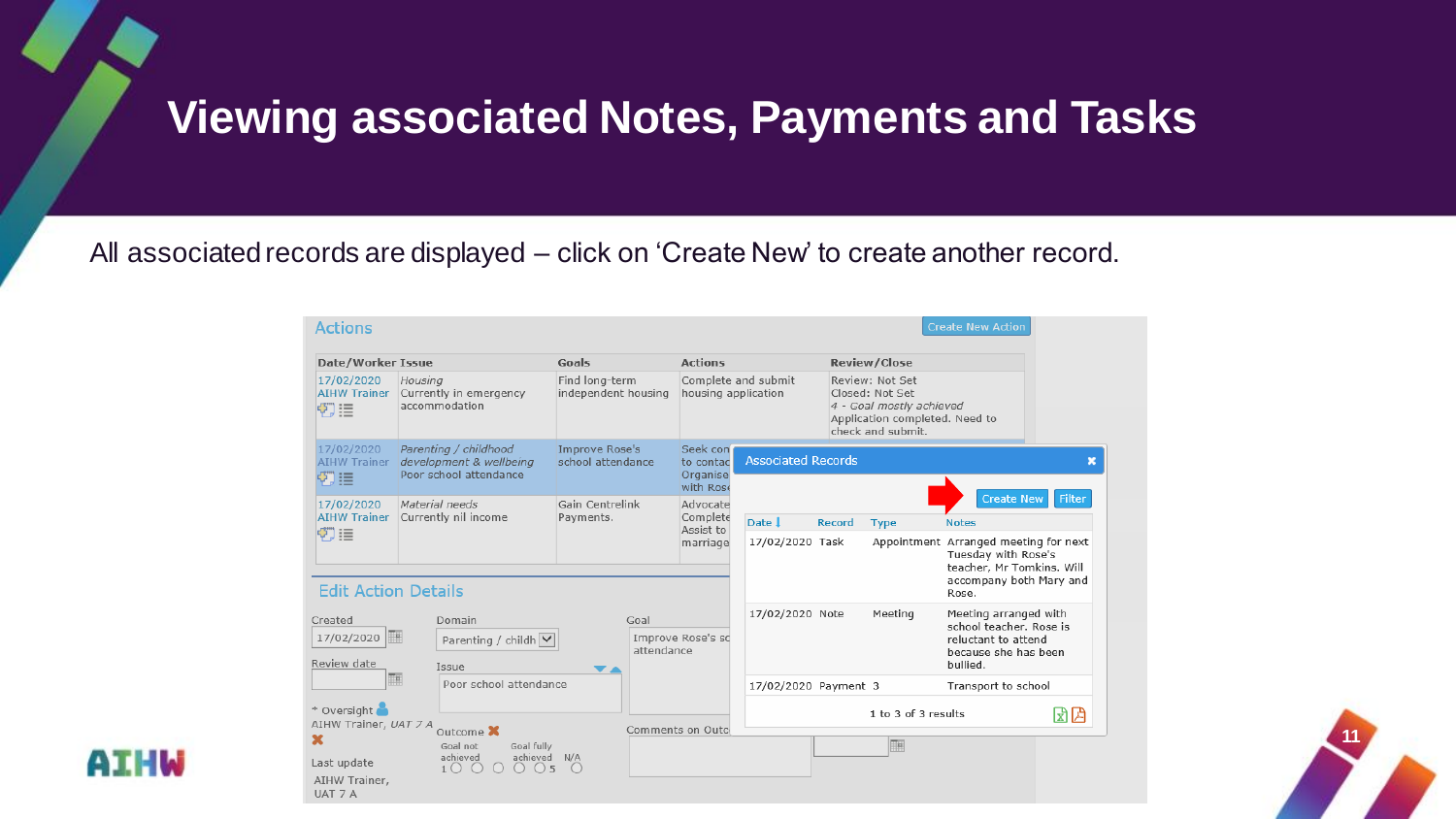#### **Exporting associated Notes, Payments and Tasks**

- To export records associated with an Action:
- 1. Click on 'Filter'
- 2. Enter dates required
- 3. Select type of Record required
- OR do not select type to include all records
- 4. Click on 'Go'
- 5. Click on XML or PDF icon to output records





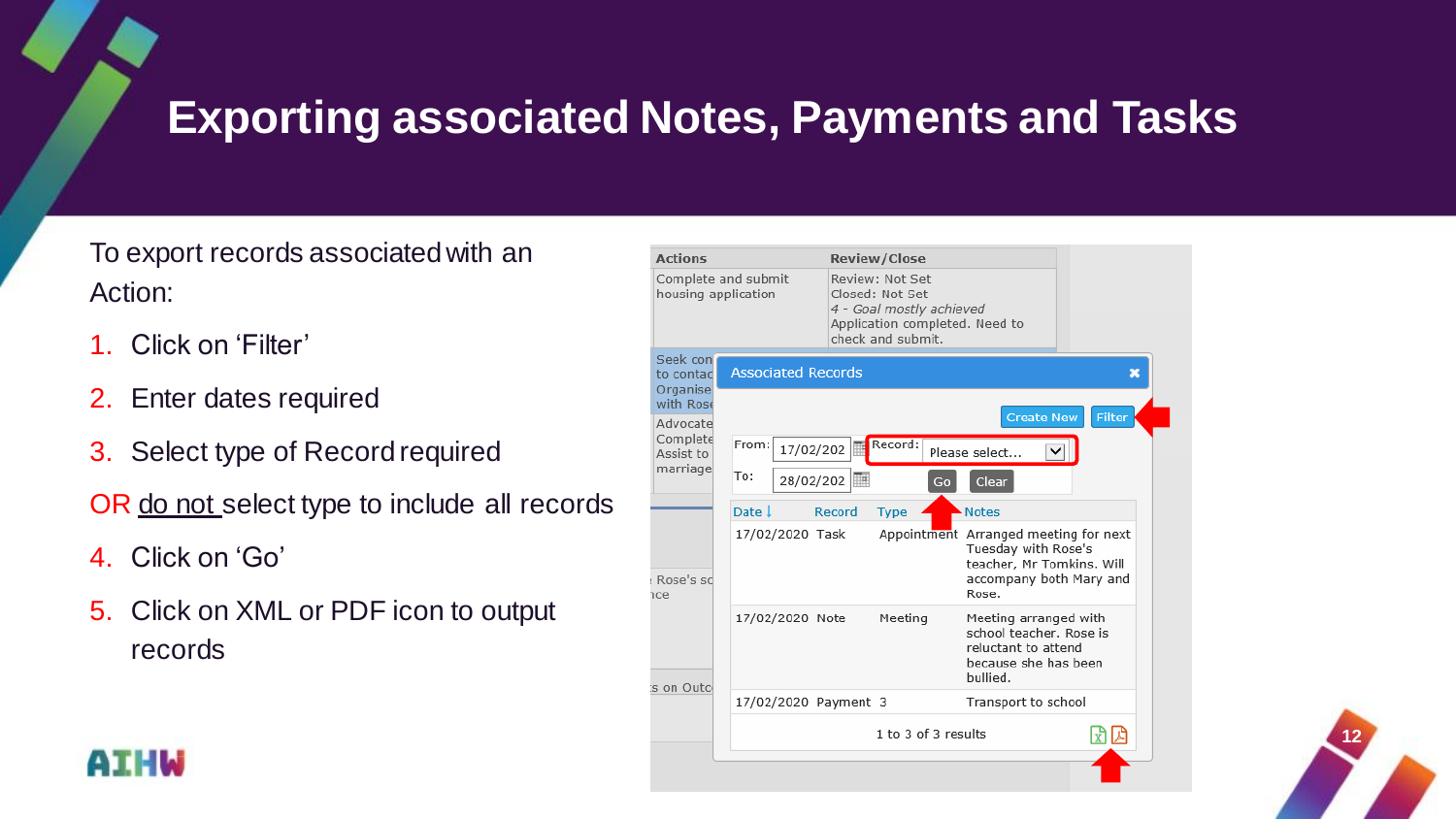#### **Exporting associated Notes, Payments and Tasks**

An example of exported records in PDF format – ready for printing.



Records associated to Action 17022020 - Seek consent from family to contact the school. Organise a time to meet with classroom teacher.

| <b>Date</b> | <b>Record</b> | <b>Type</b> | <b>Notes</b>                                                                                                                |
|-------------|---------------|-------------|-----------------------------------------------------------------------------------------------------------------------------|
| 17/02/2020  | Task          | Appointment | Arranged meeting for next<br>Tuesday with Rose's<br>teacher, Mr Tomkins. Will<br>accompany both Mary<br>and Rose.           |
| 17/02/2020  | <b>Note</b>   | Meeting     | Meeting has been<br>arranged with school<br>teacher. Rose is reluctant<br>to attend school because<br>she has been bullied. |
| 17/02/2020  | Payment       | 3           | Transport to school for<br>meeting with classroom<br>teacher.                                                               |

**13**

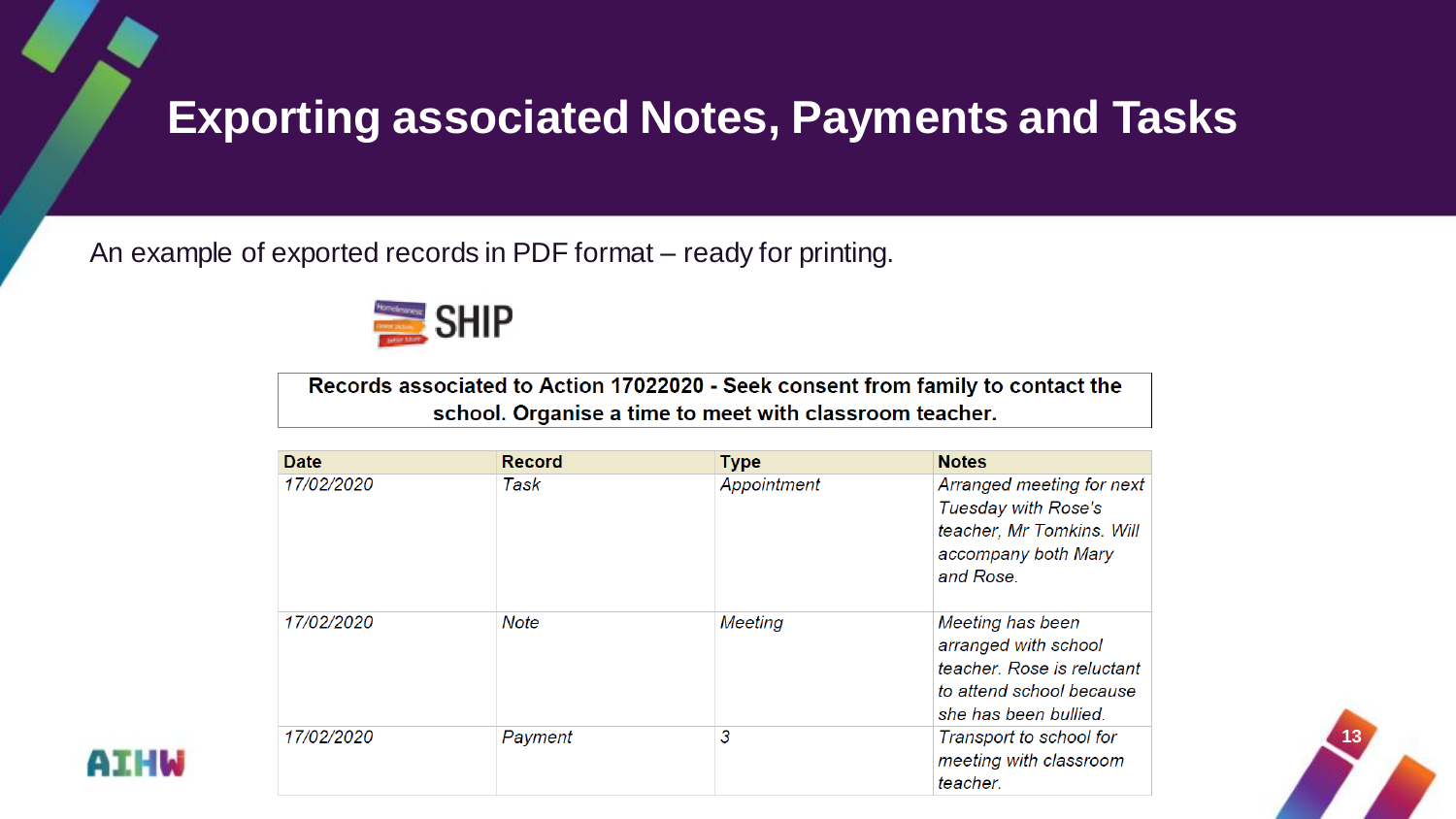### <span id="page-13-0"></span>**Case Plan Reports and Lists**

#### To run a case plan Report:

- Go to Reports tab on Reports page
- Select 'Plan Report'
- Decide who to include e.g Persons with plan current….
- Select period of interest
- Select 'Generate Report'
- Go to Results tab to view report

|                          |                    | Specialist Homelessness Information Platform                     |              |
|--------------------------|--------------------|------------------------------------------------------------------|--------------|
| Reports                  |                    | Lists Financial SHS Referrals Reception Custom<br><b>Results</b> |              |
|                          | Workgroup          | UAT 7 A                                                          | $\check{ }$  |
|                          | Report type        | Plan Report                                                      | $\check{ }$  |
|                          | Include in report  | Persons with plan current in report period                       | $\checkmark$ |
|                          | Period of Interest | This Financial Year                                              |              |
|                          | Start date         | 鱛<br>01/07/2019                                                  |              |
|                          | End date           | 雦<br>17/02/2020                                                  |              |
|                          |                    | Generate Report                                                  |              |
| <b>Request Submitted</b> |                    |                                                                  |              |

This report may take a few minutes to run. The report will be displayed in the results tab. The report ID number is: 9667 Please delete the report when no longer of use.